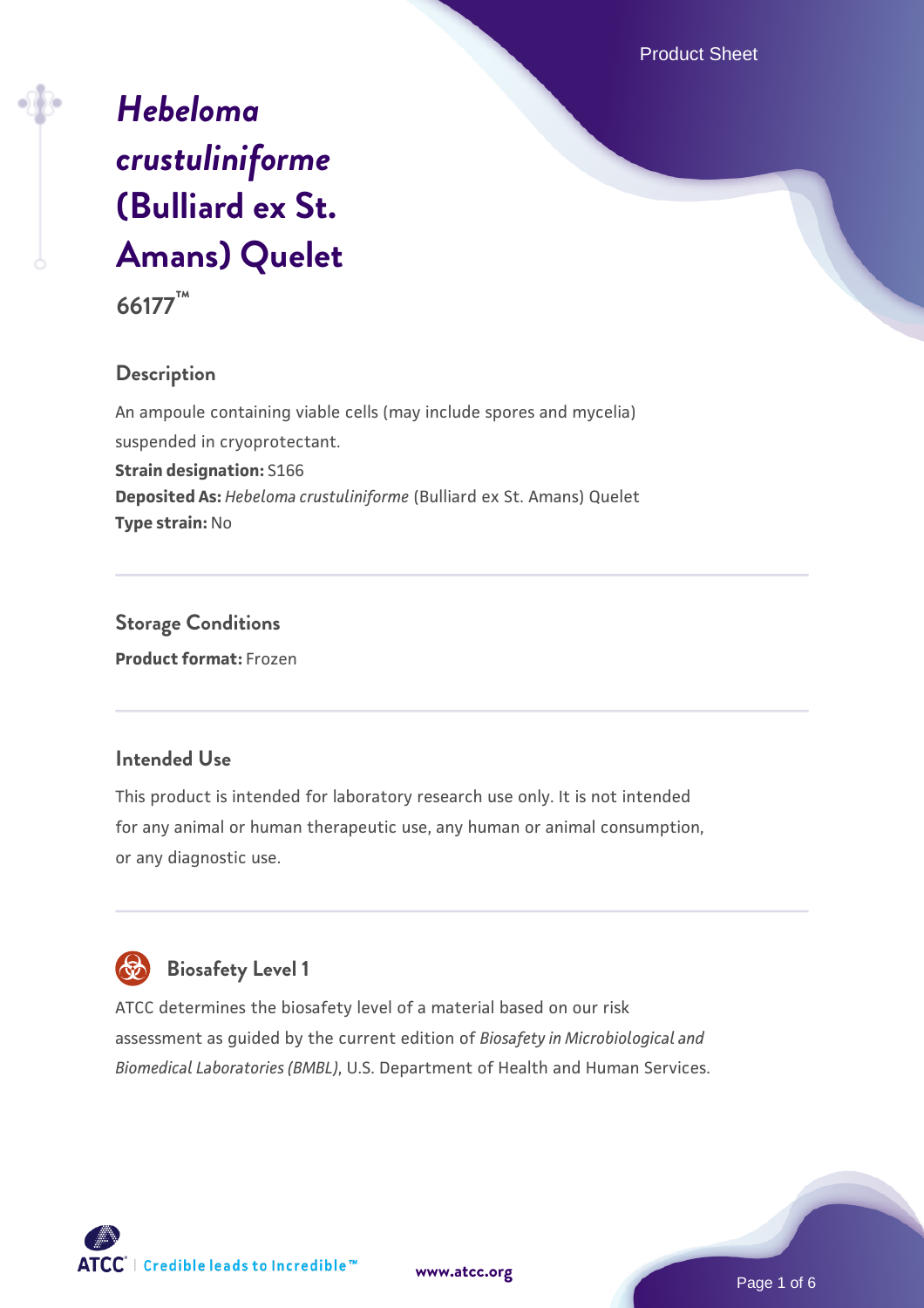It is your responsibility to understand the hazards associated with the material per your organization's policies and procedures as well as any other applicable regulations as enforced by your local or national agencies.

ATCC highly recommends that appropriate personal protective equipment is always used when handling vials. For cultures that require storage in liquid nitrogen, it is important to note that some vials may leak when submersed in liquid nitrogen and will slowly fill with liquid nitrogen. Upon thawing, the conversion of the liquid nitrogen back to its gas phase may result in the vial exploding or blowing off its cap with dangerous force creating flying debris. Unless necessary, ATCC recommends that these cultures be stored in the vapor phase of liquid nitrogen rather than submersed in liquid nitrogen.

# **Certificate of Analysis**

For batch-specific test results, refer to the applicable certificate of analysis that can be found at www.atcc.org.

#### **Growth Conditions**

**Medium:**  [ATCC Medium 200: YM agar or YM broth](https://www.atcc.org/-/media/product-assets/documents/microbial-media-formulations/2/0/0/atcc-medium-200.pdf?rev=ac40fd74dc13433a809367b0b9da30fc) **Temperature:** 20-25°C **Atmosphere:** Aerobic

# **Handling Procedures**

**Frozen ampoules** packed in dry ice should either be thawed immediately or



**[www.atcc.org](http://www.atcc.org)**

Page 2 of 6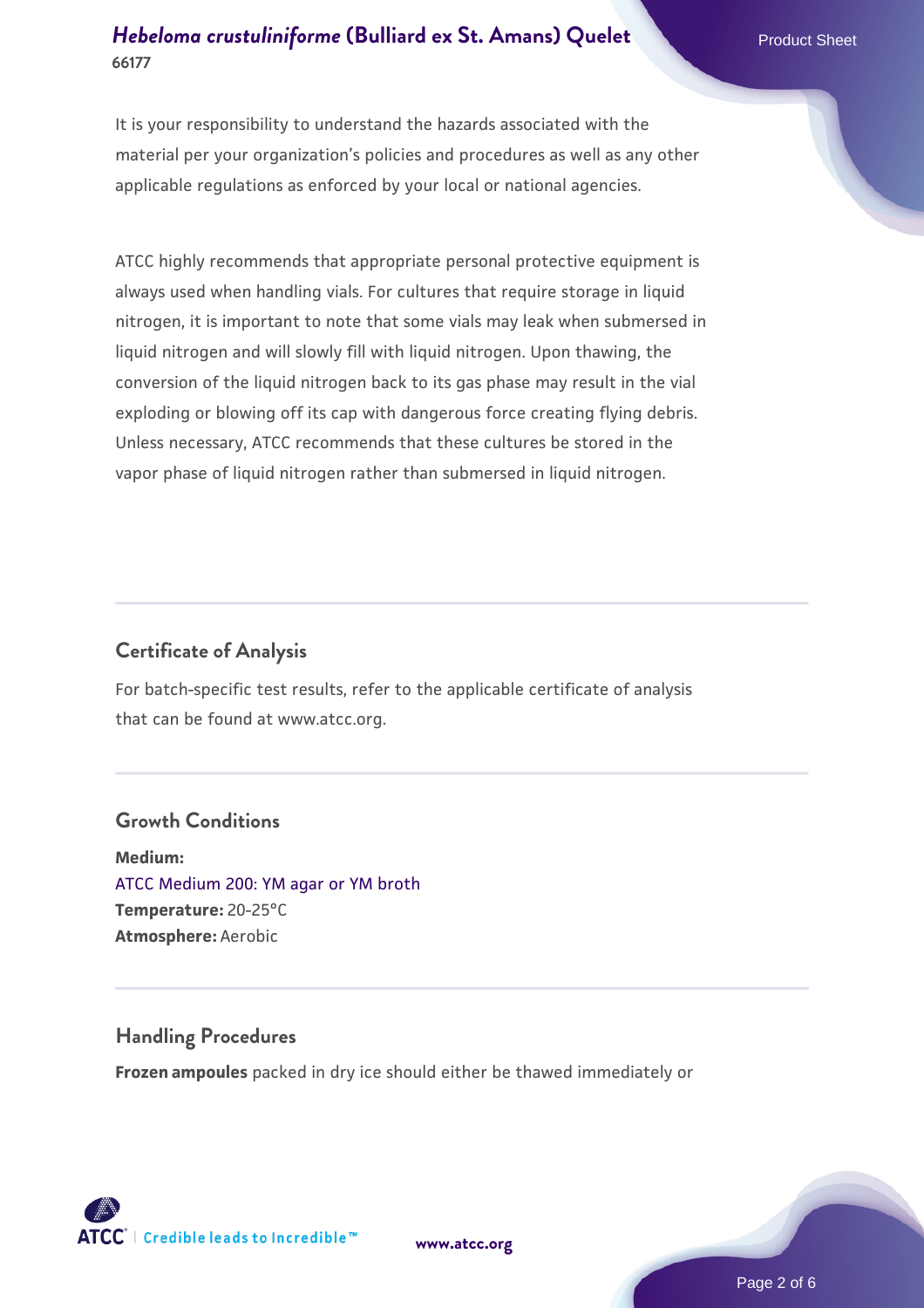stored in liquid nitrogen. If liquid nitrogen storage facilities are not available, frozen ampoules may be stored at or below -70°C for approximately one week. **Do not under any circumstance store frozen ampoules at refrigerator freezer temperatures (generally -20°C).** Storage of frozen material at this temperature will result in the death of the culture.

1. To thaw a frozen ampoule, place in a **25?30 °C** water bath, until just thawed (**approximately 5 minutes**). Immerse the ampoule just sufficient to cover the frozen material. Do not agitate the ampoule.

2. Immediately after thawing, wipe down ampoule with 70% ethanol and aseptically transfer at least 50 µl (or 2-3 agar cubes) of the content onto a plate or broth with medium recommended.

3. Incubate the inoculum/strain at the temperature and conditions recommended.

4. Inspect for growth of the inoculum/strain regularly. The sign of viability is noticeable typically after 6-10 days of incubation. However, the time necessary for significant growth will vary from strain to strain.

#### **Notes**

Ectomycorrhizae.

Additional, updated information on this product may be available on the ATCC web site at www.atcc.org.

No DNA sequencing was performed in house on this product.

# **Material Citation**

If use of this material results in a scientific publication, please cite the material in the following manner: *Hebeloma crustuliniforme* (Bulliard ex St. Amans) Quelet (ATCC 66177)



**[www.atcc.org](http://www.atcc.org)**

Page 3 of 6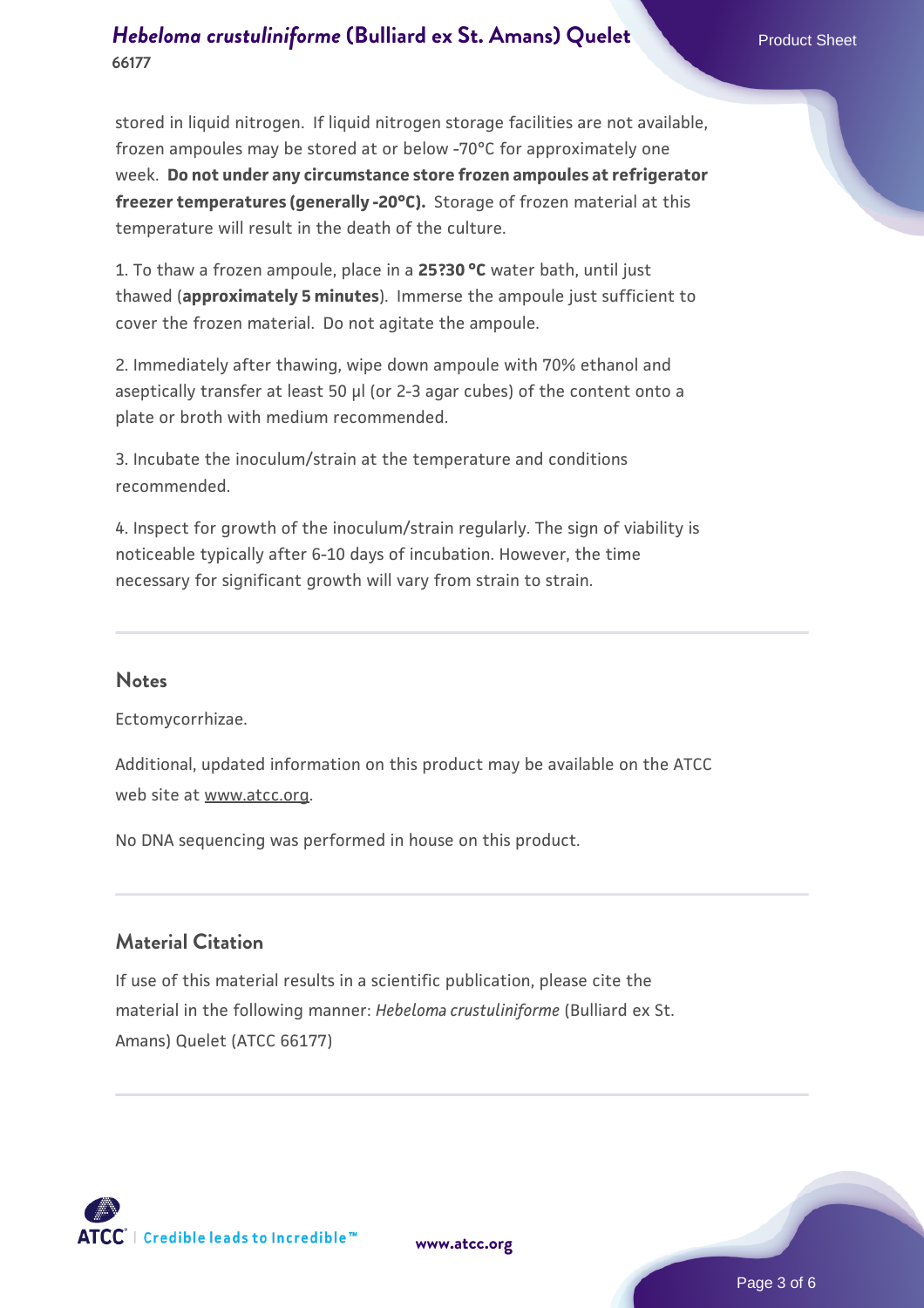#### **References**

References and other information relating to this material are available at www.atcc.org.

## **Warranty**

The product is provided 'AS IS' and the viability of ATCC® products is warranted for 30 days from the date of shipment, provided that the customer has stored and handled the product according to the information included on the product information sheet, website, and Certificate of Analysis. For living cultures, ATCC lists the media formulation and reagents that have been found to be effective for the product. While other unspecified media and reagents may also produce satisfactory results, a change in the ATCC and/or depositor-recommended protocols may affect the recovery, growth, and/or function of the product. If an alternative medium formulation or reagent is used, the ATCC warranty for viability is no longer valid. Except as expressly set forth herein, no other warranties of any kind are provided, express or implied, including, but not limited to, any implied warranties of merchantability, fitness for a particular purpose, manufacture according to cGMP standards, typicality, safety, accuracy, and/or noninfringement.

#### **Disclaimers**

This product is intended for laboratory research use only. It is not intended for any animal or human therapeutic use, any human or animal consumption, or any diagnostic use. Any proposed commercial use is prohibited without a license from ATCC.

While ATCC uses reasonable efforts to include accurate and up-to-date information on this product sheet, ATCC makes no warranties or representations as to its accuracy. Citations from scientific literature and



**[www.atcc.org](http://www.atcc.org)**

Page 4 of 6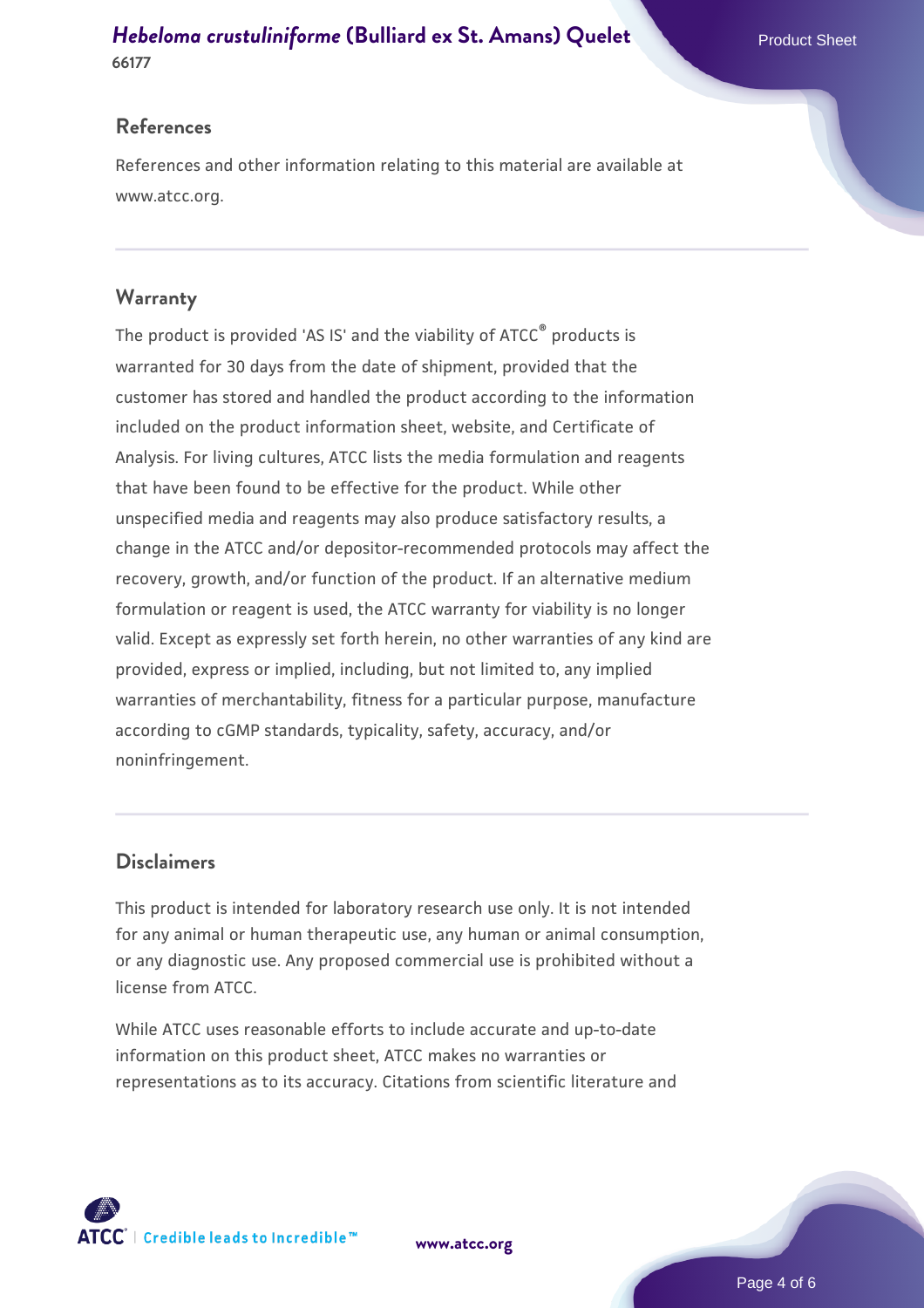patents are provided for informational purposes only. ATCC does not warrant that such information has been confirmed to be accurate or complete and the customer bears the sole responsibility of confirming the accuracy and completeness of any such information.

This product is sent on the condition that the customer is responsible for and assumes all risk and responsibility in connection with the receipt, handling, storage, disposal, and use of the ATCC product including without limitation taking all appropriate safety and handling precautions to minimize health or environmental risk. As a condition of receiving the material, the customer agrees that any activity undertaken with the ATCC product and any progeny or modifications will be conducted in compliance with all applicable laws, regulations, and guidelines. This product is provided 'AS IS' with no representations or warranties whatsoever except as expressly set forth herein and in no event shall ATCC, its parents, subsidiaries, directors, officers, agents, employees, assigns, successors, and affiliates be liable for indirect, special, incidental, or consequential damages of any kind in connection with or arising out of the customer's use of the product. While reasonable effort is made to ensure authenticity and reliability of materials on deposit, ATCC is not liable for damages arising from the misidentification or misrepresentation of such materials.

Please see the material transfer agreement (MTA) for further details regarding the use of this product. The MTA is available at www.atcc.org.

#### **Copyright and Trademark Information**

© ATCC 2021. All rights reserved. ATCC is a registered trademark of the American Type Culture Collection.

#### **Revision**

This information on this document was last updated on 2021-05-19



**[www.atcc.org](http://www.atcc.org)**

Page 5 of 6